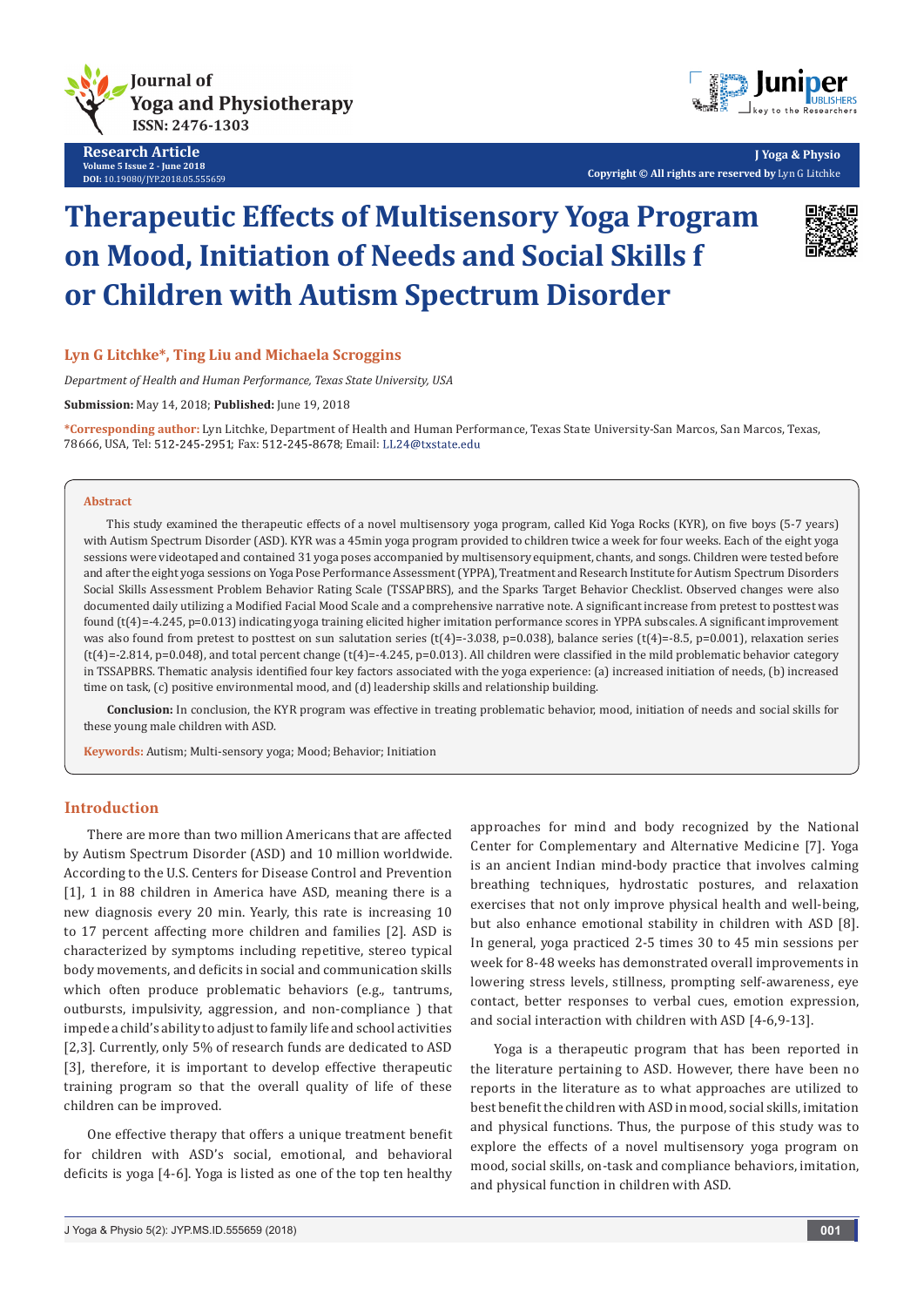# **Methods**

## **Participant**

Participants were recruited from a local autism summer camp. Five children (all males) between 5-7 years old with ASD participated in this study. Three children had a diagnosis of Asperger Syndrome and two were diagnosed with pervasive developmental disorder not otherwise specified (PDD-NOS). Participants' demographic data are presented in Table 1. Participating parents were informed of their rights and the nature of the task, and were asked to sign a consent form prior to their child's participation. The study was approved by the Institutional Review Board of the local University.

**Table 1:** Demographic information of participants' age, gender and disorder.

| Pseudonym | Gender | Age | <b>Autism Spectrum Disorder</b> |  |
|-----------|--------|-----|---------------------------------|--|
| Mark      | М      | 7   | Asperger Syndrome               |  |
| Tom       | М      | 7   | Asperger Syndrome               |  |
| Andrew    | М      | 6   | PDD-NOS                         |  |
| Walter    | М      | 6   | Asperger Syndrome               |  |
| William   | М      | 7   | PDD-NOS                         |  |

Note: M=Male; PDD-NOS=Pervasive Developmental Disorder Not Otherwise Specified.

## **Procedure**

The multisensory yoga program called Kid Yoga Rocks (KYR) was provided as a part of the four-week camp for children with ASD twice a week and 45min per session. All campers had a counselor assigned to work with them one on one throughout each yoga session and five therapeutic recreation (TR) graduate students assisted during each session. The counselor's role was to assist as necessary with the child's behavior and the yoga poses. The counselors were instructed to let each child attempt the pose first, follow with a verbal prompt to achieve a more accurate pose, and then finally physical assistance if warranted. The TR students' roles were to model poses, video record the session, document observations, and transcribe the data.

All eight yoga sessions were video recorded and five TR graduate student observers were trained by the primary investigator (PI) to complete all the instrument measures prior to administration. The TR observers were considered trained once the 90% inter-rater agreement was achieved between the PI and TR [14]. Pre and post testing was done on the first and last day of camp using four instruments.

## **Instruments**

Yoga Pose Performance Assessment (YPPA) is designed to measure children's imitation skills and it's based on the Imitation Test Battery and Yoga Intervention Assessment of Radhakrishna [15]. YPPA has 31 yoga poses divided into six subsections. The subsections consist of: 1) seven breath and chanting poses, 2) six sun salutation poses, 3) five warrior poses, 4) five balance poses,

5) five flexibility poses, and 6) three relaxation poses. Each of the 31 poses is scored using an ordinal scale ranging from 0-5. For example, a score of zero is classified as never or refusing to do the pose at 0%, whereas a score of five represents mastery of pose performance between 81-100%. \*The total score is obtained by adding points from each of the six subsections and it ranges from 0-155. The YPPA imitation score ranging from 0-38 indicates unsatisfactory performance; 39-77 indicates inconsistent performance, 78-116 effective performance, and 117-155 exceptional performance rating.

Two instruments were used to measure social behavior outcomes: the TSSA Problem Behavior Rating Scale (TSSAPBRS; [16] and Sparks Target Behavior Checklist (STBC). The TSSAPBRS is a five-point Likert-type scale ranging from zero (behavior not at all problematic) through four (very problematic behavior). For example, the statements describe impulsive behavior, flapping of the hands, and hurting themselves or others. There are a total of 18 behaviors with a possible score ranging from 0 to 72. A total score of 0 represents no behavior problems, 1-24 is mild behavior problems, 25-48 has moderate behavior problems, and 49-72 indicates severe behavior problems. The STBC is a nominal scale that embodied 59 relational behaviors in four main sections: (a) 16 staying on task related behaviors, (c) 13 motivation and coping behaviors, (d) 11 adult interactions, and (e) and19 peer interactions. The research observer checked behaviors that are appeared to be most interference with yoga performance.

Modified Facial Mood Scale (MFMS) was also used in this study. MFMS is based on the works of Cheng [17] and Khalsa [11] comprised of the following five emotions: bored, sad, frustrated, happy, and excited. Two real-life child faces of each mood accompanied by brief single word descriptions, and a number from one to five were displayed separately on large posters mounted on the yoga class wall. The participants were asked to select the picture and or word that best described how they were feeling at the beginning and end of each yoga session. The counselor would then record their response on the corresponding mood scale score sheet along with their observation of their camper's mood, and later the TR observer would record mood through the video. Each of the five emotions on the score sheet was labeled from was one to five for later data analysis. A final measurement was the completion of a comprehensive narrative progress report by the TR observers. They were required to summarize their assigned child's overall physical, cognitive, social, communication, behavioral, and emotional performance during the yoga sessions.

#### **Intervention**

KYR was designed by the PI, who was a certified Lakshmi Voelker Chair Yoga Teacher (Get Fit Where You Sit, 2010), a Level One and Yoga Fit Kids Instructor (Torrence, CA), and a Certified Therapeutic Recreation Specialist (National Counsel for Therapeutic Recreation Certification, New York, NY). The PI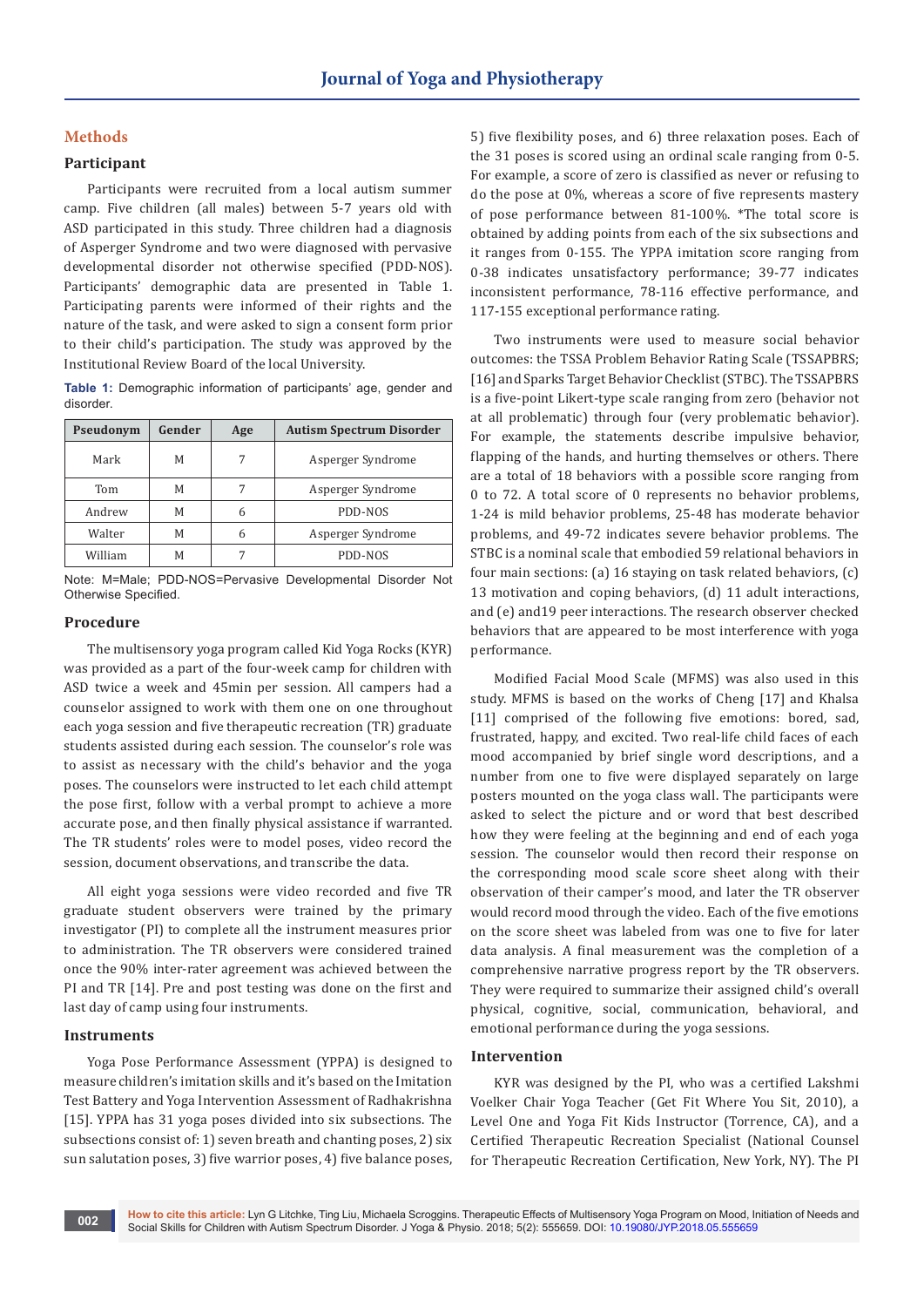trained one of the TR students, who was also a certified yoga group fitness instructor, to lead the yoga class.

KYR was developed to specifically target age appropriate social and communication skills, specific characteristics, and behavior issues for children with ASD\* such as expressing their feelings correctly, remaining on the required task, engaging with peers, and maintain a calm demeanor [4]. Particularly, the 45min multisensory KYR yoga routine includes 31 total poses: such as specific chanting and familiar children's songs for language enrichment; breathing exercises for emotional and behavior coping skills; hatha yoga postures accompanied by animal sounds and counting for imitation and physical skill

development; individual yoga bins containing animal bean bag, pinwheel, feather, miniature flashlight, towel, a 3 ringed yoga binder consisting of colored pictures of a child doing each pose with written instructions for cognitive and sensory stimuli; and relaxation and positive affirmations for enhancement of body and self-awareness. The KYR yoga routine was done with mats positioned in a semi-circle, accompanied by soft relaxing music, and consisted of the following series: 5min readiness with feeling identification, 7min of chanting and breath work, 7min sun salutation, 7min warrior series, 7min of balance training, 7min of flexibility, and 5 final relaxation and positive affirmations. Yoga pose samples, instructions, benefits, equipment and cues are presented in Table 2.

**Table 2:** Yoga pose samples and benefits.

| <b>Yoga Poses</b>                 | <b>Description and Instructions</b>                                                                                                                                                                                                                                                                                                                                                                         | <b>Benefits</b>                                                                                                                                                                                   | <b>Props and Cues</b>                                                                                                                              |  |  |  |
|-----------------------------------|-------------------------------------------------------------------------------------------------------------------------------------------------------------------------------------------------------------------------------------------------------------------------------------------------------------------------------------------------------------------------------------------------------------|---------------------------------------------------------------------------------------------------------------------------------------------------------------------------------------------------|----------------------------------------------------------------------------------------------------------------------------------------------------|--|--|--|
| <b>Chanting and Breath Series</b> |                                                                                                                                                                                                                                                                                                                                                                                                             |                                                                                                                                                                                                   |                                                                                                                                                    |  |  |  |
| Pinwheel<br>breath work           | The participants were asked: "Grab the pinwheel out of<br>your bin; inhale through the nose and on the exhale blow<br>on the pinwheel" (repeat x3)                                                                                                                                                                                                                                                          | Promotes calmness; stilling the<br>mind; adding the prop promotes<br>engagement and focus                                                                                                         | 18" pinwheel                                                                                                                                       |  |  |  |
| Lions Breath                      | From a kneeling position: "inhale through the nose raising<br>up high on your knees with your hands raised like lions<br>paws; exhale and roar like a lion while sticking your<br>tongue out. Lower back down to your knees and place<br>their hands back on the ground" (repeat x3)                                                                                                                        | Reduces stress, mild depression,<br>and anxiety                                                                                                                                                   | "ROAR like a LION!"                                                                                                                                |  |  |  |
| Super brain                       | The participants were verbally cued as follows: "stand<br>with your feet hip distance apart and cross your arms<br>over your chest; pinch your ear lobes with thumb on<br>the front and index finger on the back. Next, place your<br>tongue on the roof of your mouth and inhale through the<br>nose while standing and exhale while squatting down;<br>inhale on the way up back up to stand" (repeat x5) | Allows relaxation, concentration,<br>and alters mood; relieves<br>anxiety, reduces stress, enhances<br>creativity, energizes brain<br>activity; increases inner peace,<br>psychological stability |                                                                                                                                                    |  |  |  |
| <b>Balance Series</b>             |                                                                                                                                                                                                                                                                                                                                                                                                             |                                                                                                                                                                                                   |                                                                                                                                                    |  |  |  |
| Airplane                          | The participants were guided: "bend at the hips and bring<br>one leg back perpendicular to the floor. Place your arms<br>straight out to the side horizontally. Repeat on other side"                                                                                                                                                                                                                       | Improves balance, develops<br>concentration, and strengthens<br>legs, chest, and arms                                                                                                             | Sing while holding pose: "fly<br>like airplane, fly like airplane,<br>fly like an airplane in the<br>sky; again on the other side<br>(repeat song) |  |  |  |
| <b>Flexibility Series</b>         |                                                                                                                                                                                                                                                                                                                                                                                                             |                                                                                                                                                                                                   |                                                                                                                                                    |  |  |  |
| Table                             | The participants are asked: "Get your beanbag toy out<br>of the bin. Lay down on your back. Place the toy on your<br>stomach to aid with balance. Then, inhale, while raising<br>up on your hands with hips in the air. Then, exhale and<br>slowly lower bodies back to mat (repeat x3)                                                                                                                     | Stretches pelvis, chest; and<br>shoulders; aligns spine,<br>strengthens bones; increases<br>coordination and balance                                                                              | Animal beanbag toy                                                                                                                                 |  |  |  |

#### **Data Analysis**

Descriptive data were used to describe the children (M=6.6 years) with ASD's YPPA and TSSAPBRS performance. Paired samples t-tests were conducted on YPPA and TSSAPBRS total scores to compare yoga pose imitation and problematic behavior of children with ASD before and after the eight yoga training sessions. The six YPPA subscales (i.e., breath, sun salutation, warrior, balance, flexibility, and relaxation) were also compared to assess mastery of each yoga pose. Results were considered significant at p-values of less than 0.05.

The qualitative data analysis was captured from the STBC, MFMS, and narrative progress notes and focused on identifying and interpreting the outcomes of KYR intervention [18]. First, all five of the TR student observers were instructed to document, in the form of a narrative note, the outcomes of each session using both objective data and meaningful subjective quotes in relation to the participants' level of function cognitively, physically, socially, emotionally, and behaviorally. The 36 completed narrative notes were imported by the PI and the KYR lead TR student observer directly into a spreadsheet and each response was placed in a separate column, organized under the five areas of function. Second, the STBC data from the pre and post score sheet was transposed into a spread sheet where 0=unobserved behavior and the X marked on the original score sheet was converted to a 1=observed behavior. The data were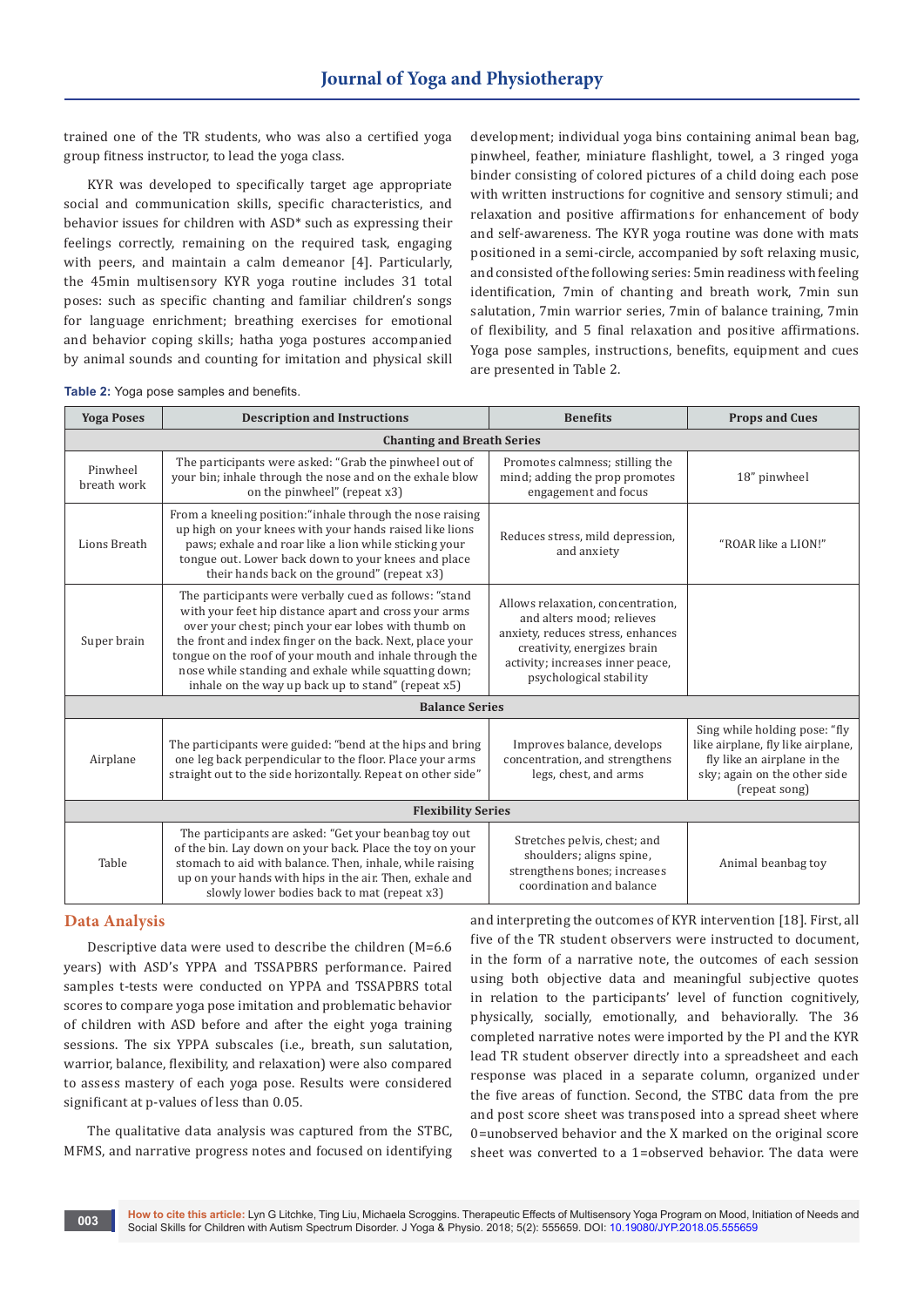then colored coded as follows: 0 before and after were coded green=no observed problem; 1 before and 1 after were coded yellow=behavior remained same; 1 before and 0 after were coded blue=behavior improved; and 0 before and 1 after were coded red=behavior worsened. For each participant, a total score was recorded for behaviors that remained the same, worse, or better. An overall, total score for all five participants for each of the three areas were recorded to aide in the interpretation.

Third, the MFMS scores from before and after each yoga session were entered into a spread sheet for each participant as follows: 1=bored, 2=sad, 3=frustrated, 4=happy, 5=excited, and N/A=missing data. Scores were reported for participant, counselor, and TR student observer. The analysis proceeded in several steps using a constant comparison method to generate initial codes and refine the codes to interpret the themes emerging from the data and ensure scientific rigor in qualitative research [18]. First, the PI and the lead TR student open coding and reading participant's narrative notes, STBC and MFMS data independently to form initial analytical hunches about categorizing the data that had relevance to the yoga program. Second, the PI and the lead TR compared the preliminary ideas, collaboratively identified and defined the initial codes with 100% agreement and then formed an initial code key. The PI used this initial code key on the other four participants'28 other narrative notes, STBC, and MFMS adding or merging codes as needed using a constant-comparative method in which pieces of data were compared and categorized together if they were similar or used to form a new category if the piece of data was unique [18]. This approach resulted in an additional reorganization of the 16 initial codes that were approved by both the PI and TR and a final code key of six was produced. The PI and TR student then used the final code key to re-code all five participants' narrative data, STBC, and MFMS data, and refined the names of any codes that emerged to adequately capture the themes [19].

## **Trustworthiness**

Methodological triangulation was achieved via use of multiple data sources to test for consistency in the findings [20]. The depth of triangulated data revealed the complexity of participant's yoga experiences, brought plausibility to essential themes, and established authenticity of findings [20]. This authenticity was further supported through data saturation whereby repetition of information and confirmation of previously collected data across residents occurred. The themes were reviewed and verified during a replication of the four-week, eight sessions of yoga KYR program with the same participants one year later at the same camp by five additional TR graduate student observers. Finally, each theme was supported by the words and actions of participants' initially and subsequently post replications.

Consistent with qualitative methods of reporting researcher's relationship to data [20], the PI possessed 31 years as a CTRS, 20 years' experience working with ASD, and three years utilizing yoga for children with ASD. The five TR student observers had 18 months of TR graduate course work and one semester working with children who have ASD.

# **Results**

Descriptive statistics showed that 40% of the children with ASD categorized as unsatisfactory imitation performance on YPPA before the yoga training. However, only 20% of the children were in the unsatisfactory performance category after the training. All children were in the mild problematic behavior category in TSSAPBRS.

A paired sample t-test was calculated to compare the pretest YPPA total scores to the posttest scores. The mean on the pretest was 65 (SD=33.66) and the mean of the posttest was 92.4 (SD=39.25). A significant increase from pretest to posttest was found  $(t(4)=-4.245, p=0.013)$  indicating yoga training elicited higher imitation performance scores (Figure 1). No significant problematic behavior difference from pretest to post test was found (t(4)=0.684, p>0.05).







\*indicates significant differences

The paired samples t-tests were also used to assess six YPPA subscales. A significant improvement was found from pretest to posttest on sun salutation series (t(4)=-3.038, p=0.038), balance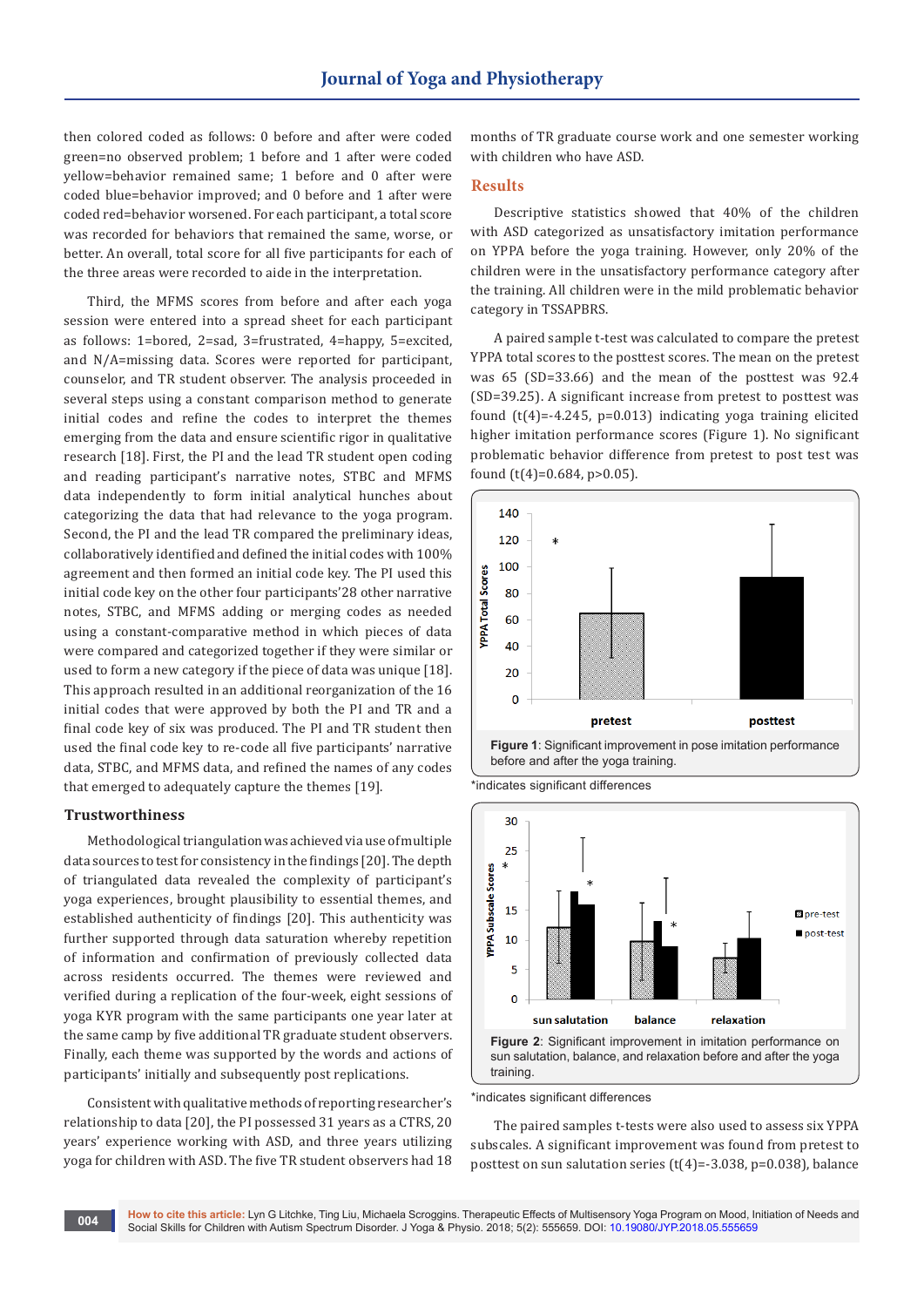series (t(4)=-8.5, p =.001), relaxation series (t(4)=-2.814, p=0.048), and total percent change (t(4)=-4.245, p=0.013). These results suggested that children with ASD benefited from using yoga training in three poses imitation series performance (Figure 2).

Thematic analysis identified four key factors associated with our novel multisensory yoga program KYR: (a) increased initiation of needs, (b) increased time on task, (c) positive environmental mood, and (d) leadership skills and relationship building. The themes are outlined below with representative data from the STBC, MFMS, narrative notes with representative quotes.

## **Initiation of needs**

Over the course of the 4-week, four out of five participants progressed in their ability to appropriately express their needs for assistance with pose mastery and personal desires. For example, Tom, a 7 year old, made the largest transition from inappropriate ways of expressing his feeling, refusing assistance with the poses, and the lack of participation and attention with the yoga series; to reaching out physically to his college counselor to stabilize himself during a balance pose, asking for assistance, self-initiating looking at his binder to model the pose, hearing the name of the pose, and from recall doing the pose, to finally assisting the leader in the last two session to lead the yoga class. In addition, one of Tom's counselor in yoga (who was also his school behavior therapist) and Tom's parent noted improvement in his ability to calm himself through use of lions breath and superbrain yoga poses throughout the rest of the day at camp, in the car, and at home. In addition, Andrew, six years of age, began creating his own poses, or moving into mouse (child's pose) outside the pose sequence, to finally coming forward to the PI prior to class and tapping her saying "I don't like yoga", and" I want to move faster." In addition, Mark, a 7 year old, would tug on his ears throughout various points in the class, similar to the superbrain pose when he needed to calm down.

## **Time on task**

Increased time on task and pose mastery (especially balance poses of tree and stork) through use of songs and kid gear props were noted for Tom and Edward. According to the STBC and narrative note data, Tom and Edward showed a shift from distraction to increased ability to follow directions when the pose was accompanied by a prop, song, animal sound, affirmation during relaxation, or a chant. Overall, the STBC confirmed 19 improvements in the "on task" sub-category for everyone except Mark.

## **Positive environmental mood**

Based on the MFMS and the narrative notes, there appeared to be an overall sense of enjoyment of yoga, except for Andrew. Four of the five males showed no changes in mood before and after each session except for Walter who on several occasions went from 2=sad to happy=4; happy=4 to excited=5; and excited=5 to happy=4. Over the 4 weeks, Mark maintained a level of excitement; Tom and Edward were happy=4; while Andrew reported being bored=1. Compliance and attendance records indicated 100% positive environmental mood for Mark, Tom and Edward with Walter at 94% and Andrew at 75%. From the narrative note data, Mark, Edward, and Tom smiled and laughed during the songs that accompanied the balance poses and chanting. Interestingly, Mark would show his excitement when he would enter the beginning of class announcing his arrival "I'm here. I'm here" At the end of his second yoga class, he asked his TR observer "Does Namaste mean Amen?" demonstrating a shift in insight on the spiritually calming environment of the KYR class.

## **Leadership skills and relationship building**

Leadership skills and relationship building theme was derived from the narrative note data that described four of the five males who demonstrated a progressive improvement in relationship with their counselor. Further evidence from Tom and Mark showed that they responded to taking on a leadership role modeling the poses with their TR observer. For example, an excerpt from Walter's data revealed: "Initially withdrawn from group. Started to engage with his college counselor, and responds to verbal prompts to do poses. Starts to interact with counselor." Mark's notes from two separate classes stated that he engaged very well when he got to lead poses for the group. Finally, Tom led the last two yoga classes with the KYR instructor who was also his TR observer indicating the children improved their leadership skills and relationship building with 8-sesison of KYR.

#### **Discussion**

This study aimed to investigate the therapeutic effect of a multisensory yoga program for five young males with ASD. It provides a useful contribution to the literature in the field of alternative and complementary medicine approach to treatment options for children with ASD. In particular, TRs who are trained to employ a number of interventions when facilitating treatment for children with ASD may choose the multisensory approach to yoga based on the positive outcomes in this study. More specifically, results illustrated that the multisensory yoga training elicited higher imitation performance scores, and in turn improved the participants' mood, ability to stay on task, expression of their needs, and their capacity to form social relationships.

The quantitative findings showed a significant improvement in yoga performances for the sun salutation, balance, and relaxation series. These results are in line with the findings of Goldberg [9] and Kenny [10]. Specifically, Kenny [10] found a significant increase in balance and coordination for 24 children with ASD and related disorders through an integrated movement therapy yoga program. Goldberg [9] also found significant increase in the ability to follow more complex poses for six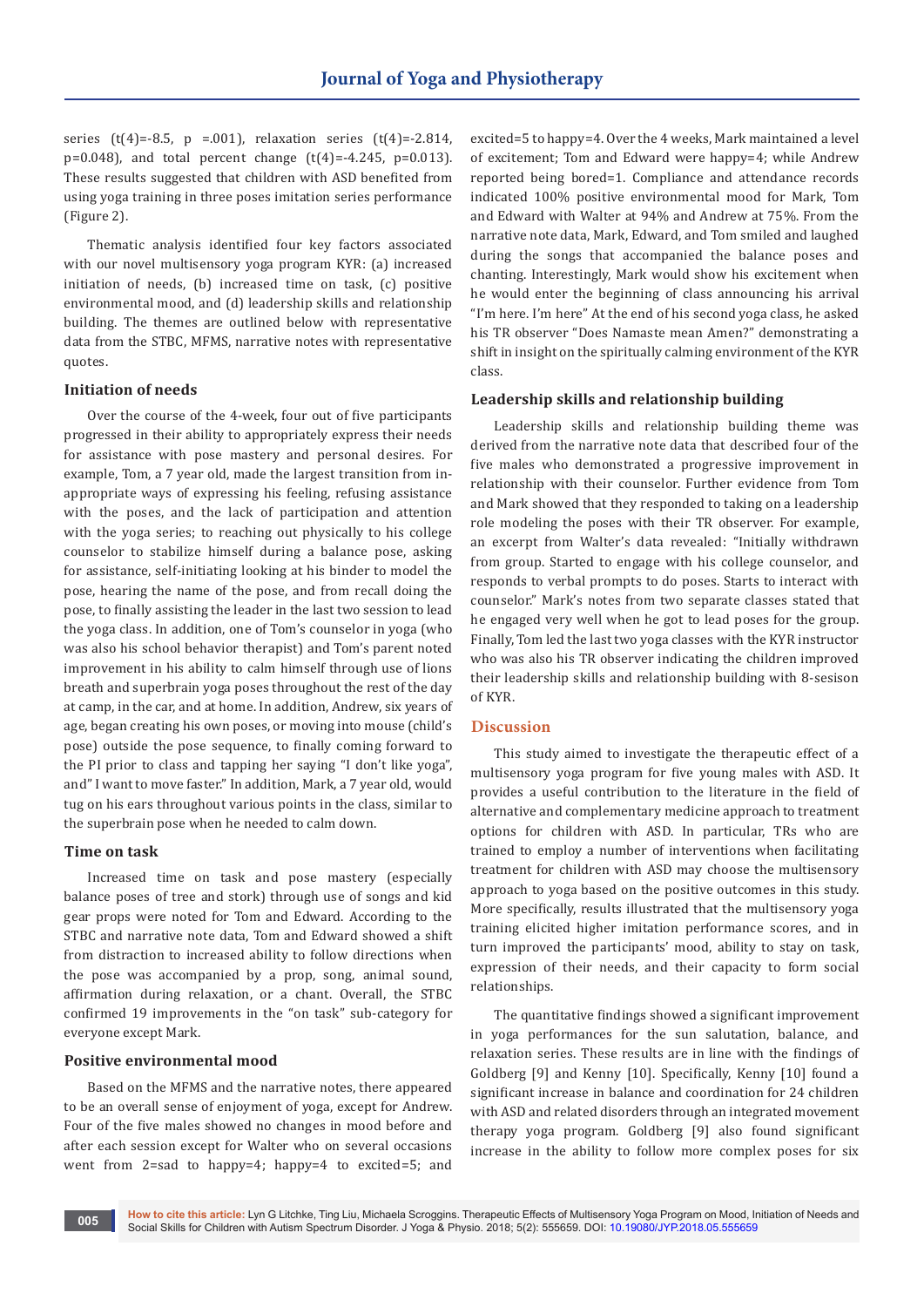elementary aged children with ASD who engaged in eight weeks of yoga. In this study, all five participants improved in their skill level for the specific balance poses of tree and stork. Beyond the physical functions of yoga poses are the mental benefits. According to Kirk et al. [21], the mental benefits of the tree and stork balance poses are the calming of the mind and increasing in concentration and focus. Our participants also increased significantly in performing the sun salutation poses cat/cow, downward facing dog, and frog. The mental benefits of these poses can be energizing the mind, increasing focus, and reducing stress and anxiety [21]. In addition, four of the five males boys increased their capacity to lay quietly covered in a towel during ragdoll, and all five improved in their ability to repeat the lyrical self-affirmation poem during relaxation poses at the end of class.

The qualitative findings revealed an increased ability for our participants not only to achieve pose mastery, but also stay on task and express their needs to calm themselves. In congruence with the our results, Kenny [10] found improvements in participants ability to follow along with the yoga activities and stay on task with the poses which lead to less disruptive behaviors. One of the main goals of Kenny's yoga program was to promote self-calming. A pose worth particular mention is superbrain. Superbrain showed improvement in four of our five participants. Tom, Mark, Walter and Edward appeared to use this pose during class at various times throughout the rest of the day at camp to calm themselves down. Koterba [13] studied the effects of superbrain on children with ASD and ADHD and found an overall calming effect as well as significant changes in ability to focus and pay attention which carried over in school and at home. Our study participant Tom transitioned from exhibiting many disruptive behaviors to being able to self-initiate the use of two poses throughout the rest of the day in camp, in the car, and on the way home to calm himself. In general, it has been reported that children with ASD showed less problematic and disruptive behaviors in the classroom as a result of yoga participation [6,12] which is line with our findings.

One of the most significant and powerful aspects of KYR program was the use of yoga gear props, songs, and sounds. Other researchers incorporated variety multisensory additions to their yoga program and found it's beneficial when working with children with ASD [6,9,10]. For example, Goldberg incorporated music, visual aids and stories, Kenny enriched yoga with language, social interaction and self-esteem building, and Rosenblatt added music and dance. In our KYR program, the significant changes in pose mastery and imitation were found in the sun salutation, balance, and relaxation series. Our sun salutation poses were all accompanied by animal sounds. Our balance poses were performed with familiar kid songs and counting to 10. The relaxation with soft music, a lyrical self-affirmation poem where each line was repeated and accompanied by a miniature flash light representing the light in their heart from the line in the poem.

Another important finding from this research is the overall enjoyment and compliance with the yoga program. Four of the five participants' mood was happy or excited throughout the 4 weeks of KYR yoga program. Andrew who was bored initially was able to express his need in an appropriate manner for more movement. Future therapists and practitioners should include children's enjoyment and compliance designing future KYR programs. Radhakrishna et al. [22] found that the six participants with ASD began to greet their therapist/buddy at the beginning of class with a smile and come closer to them. Our participants, Tom and Mark, even took on class leadership roles during the last two sessions standing with their counselors on their mat and aiding in instruction of poses and modeling. These findings validate the social aspect of relationships were formed during KYR between the participants and their college counselor and TR student observer [23].

## **Limitations and Future Research**

There are several limitations that warrant caution when interpreting the findings. One limitation of this study is that the small sample size and short duration of the therapeutic yoga program. It is possible that additional themes would have arisen with larger sample size. This study is further limited by the narrow age range with male participants and lack of control group. Perhaps the quantitative findings would have been more revealing had the study contained some female participants and a control group. Future research can greatly enhance our understanding of the use of therapeutic yoga interventions by including large samples, more females, and a control group, with specific multisensory yoga protocol for children with ASD.

# **Conclusion and Future Implications**

The significance of the quantitative findings is subtle yet appears to be in congruence with the qualitative themes gleaned from the study data. This study has several significant implications for therapists and health care practitioners working with children with ASD. Primarily, the results indicate that a multisensory yoga intervention program is feasible, inexpensive, and beneficial for children with ASD. Our findings showed that yoga was enjoyable, fulfilling, and socially rewarding. This implication suggests that children with ASD tend to be more complied in school and at home after yoga participation. Our results also highlight the need for alternative and complementary forms of yoga programs, specifically aimed at meeting the needs of children with ASD. In conclusion, the KYR therapeutic yoga program showed efficacy in treating problematic behavior, mood, initiation of needs, and social skills for these young male children with ASD. A large scale study is needed in the future to address the potential carry-over effects of yoga program on children with ASD's behaviors in school, home and community.

#### **References**

1. [Centers for Disease Control and Prevention \(2013\) CDC Features - New](https://www.cdc.gov/features/index.html)  [data on autism spectrum disorders.](https://www.cdc.gov/features/index.html)